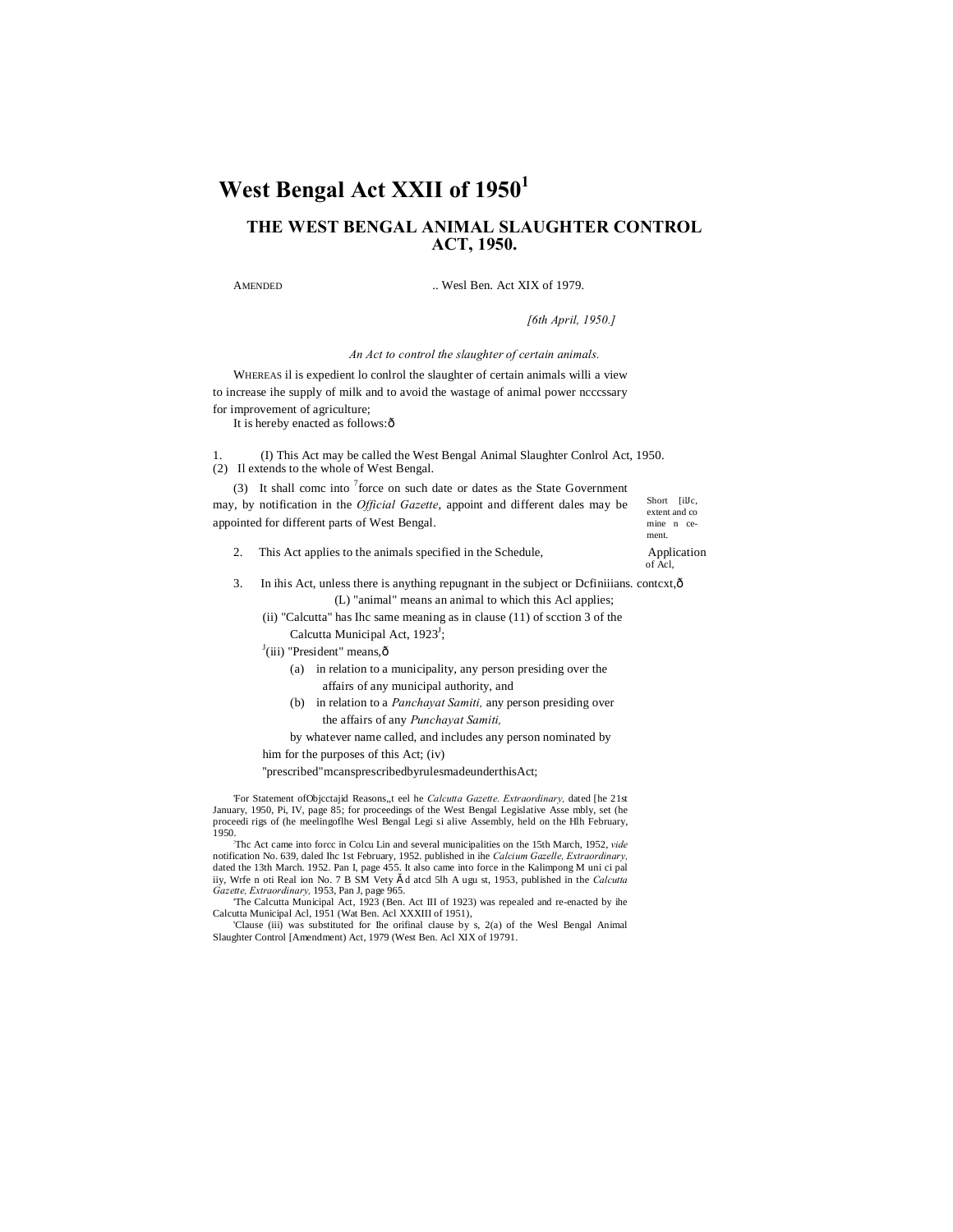#### *The West Bengal Animal Slaughter Control Act, 1950.*

**[West Ben. Act**

## *(Section 4.)*

'(v) "Veterinary Surgeon" means,—

- (a) in areas other lhan Calcutta, a Veterinary Surgeon, and
- (b) in Calcutta, a Veterinary Surgeon of the Directorate of Velerinary Services, Government of West Bengal,
	- acting within the local limits of his jurisdiction, and
- (vi) "Velerinary Officer" means—
	- (a) in areas other than Calcutta, a District Veterinary Officer, and
	- (b) in Calcutta, a Superintendent of Velerinary Services (Headquarters) of the West Bengal Civil Velerinary Department acting within the local limits of his jurisdiction.

*4.* (I) Notwithstanding anything in any other law for the time b e i n g in force or in any usage to the contrary, no person shall slaughter any animal unless he has obtained in respect thereof a certificate under subsection (2) or sub-section (3) that the animal is fit for slaughter.

Prohibilion oT slaughter or animal without certificate.

(2) <sup>2</sup> [The President of o municipality or a *Panchayat Saitiili,* as the case may be, and the Veterinary Surgeon] may issue a certificate under their joint signatures that an animal is fit for slaughter if they are both of opinion (which shall be recorded) thatô

(a) the animal is over fourteen years of age and unfit for work or breeding, or

(b) the animal has become permanently incapacitatcd from work or breeding due to age, injury, deformity or any incurable disease.

(3) Where there is a difference of opinion between  $\frac{3}{1}$ [lhfc President of a municipality or a *Panchayat Samiti,* as the case may be, and the Veterinary Surgeon] as to the issue of a certificate under sub-section (2), the matter shall be referred to the Veterinary Officcr and a certificate shall

be issued or refused according as the Veterinary Officer is of opinion that the animal is fit to be slaughtered or is not so fit.

(4) Where under sub-section (3) a certificate is issued or refused, tlie order granting or refusing issue of the certificate shall be signed by the Veterinary Officer.

'Clause (v) was substituted for i he original clausc by s. 2(b) of the West Bengal Animal Smuggler Control (Amendmem) Act. 1979 {West Ben. Act XIX of 1979).

-The words within the square brackets were subsiiiuicd fori he words "The President of a municipality and the Veierinaiy Assistant Surgeon" by s, 3(a), *ibid.* 'The words within the square brackets were substituted for the words "the President of

r> rrumirimliiv ond ihc\* VePennnrv Jsiirrrnn" hv \* Ifhl. *ibid.*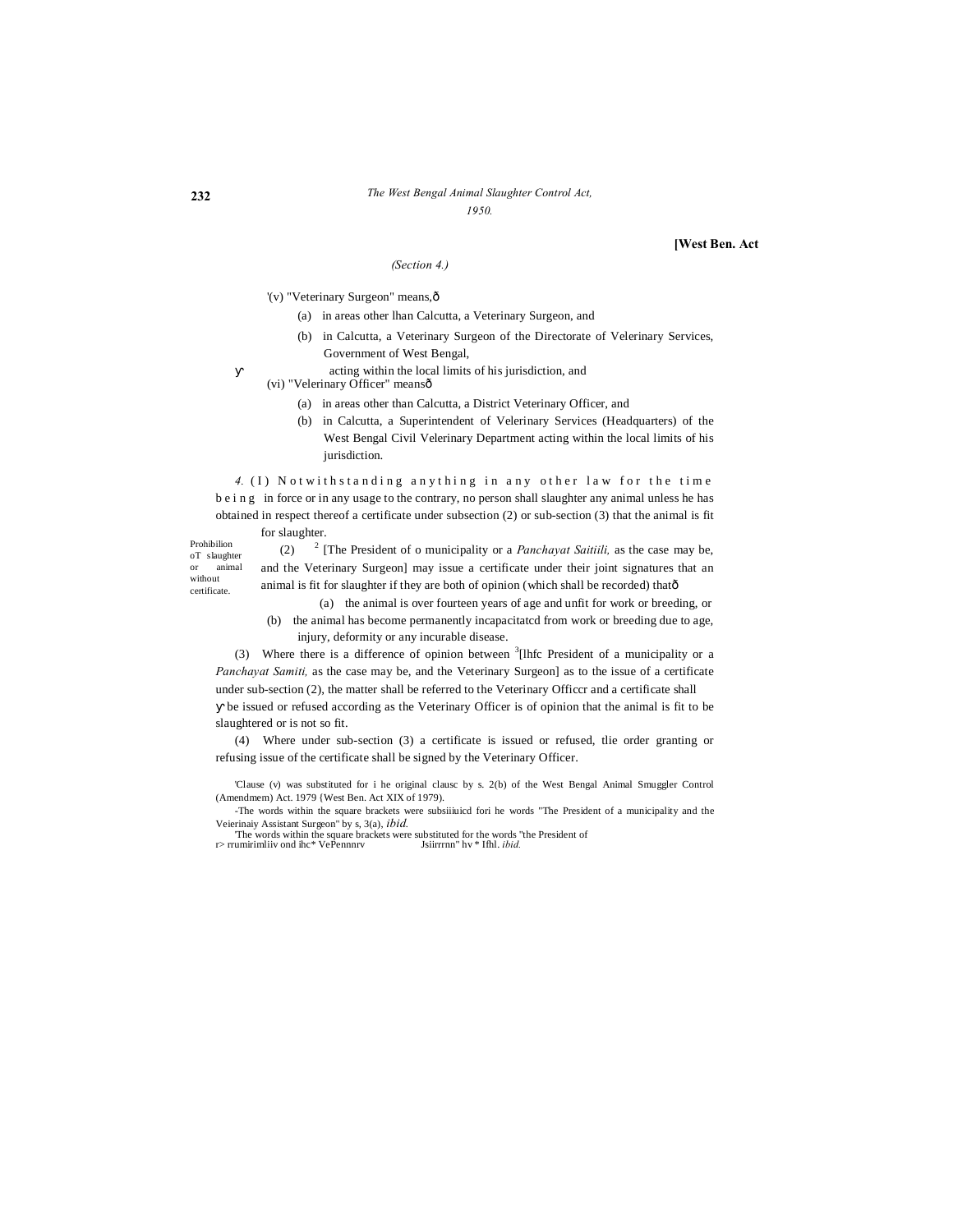#### **233** *The West Bengal Animal Slaughter Control Act, 1950.*

#### **XXII of 1950.]**

#### *(Sections 5-8.)*

(5) Any person aggrieved by ihe refusal lo issue a certificate under this section may, within fifteen days from Lhc dale of communication lo him of such refusal, appeal to the Slate Government against the order of refusal, and lhc Stale Government may pass such orders thereon as it thinks fit.

(6) The State Government may, at any time for the purpose of satisfying itself as to the legality or propriety of any action taken under this section, call for and examine the record of any case, and may pass such orders thereon as iL thinks fit.

(7) Subject to the provisions of this section, any action taken under this section shall be final and shall not be called in question in any court.

Prohibition of 5. No animal in respect of which a certificate has been issued under section 4 shall be slaughtered in any place other than a place prescribed in this behalf.

slaughter of animals in places not prescribe J for the purpose. Power to enter and inspect premises.

6. (1) For the purposes of enforcing the provisions of this Act, '[the President of a municipality or a *Panchayat Samiti,* as the case may be, or the Veterinary Surgeon or any person] authorised by lhc Veterinary Assistant Surgeon in writing in this behalf shall have power to enter and inspect any premises within the local limits of his jurisdiction where he has reason to believe that an offence under Ihis Act has been oris likely to be committed.

(2) Every person in occupation of any such premises as is spcci fied in sub-section (1) shall allow <sup>2</sup> [the President of a municipality or a *Panchayat Snmiti,* the Velerinary Surgeon] or the person authorised, as lhc ease may be, sueh access to the premises as he may require for ihe aforesaid purpose, and shall answer any question puitobim by-[the President of a municipality or a *Panchayat Samiti,* the Veterinary Surgeon] or the person authorised, as the case may be, lo Ihe best of his knowledge or belief.

imprisonment fora term which may extend to six months, or with fine which may extend to penalties. 7. Whoever contravenes any of the provisions contained in this Aci shall be punishable with one thousand rupees, or wilh both.

> 8. Notwithstanding anything contained in the Code of Criminal Procedure, 1898, all offences under this Act shall be cognizable.

> 'The words within ihe square brackets were substituted for the words "the President of a municipality or the Veterinary Assistant Surgeon or any person" by s. 4(a) of the Wesi Bengal Animal Slaughter Control (Amendment) Act, 1979 (West Ben. Act XIX of 1979).

> : The words within the square brackets were substituted for the words "the President of a municin.ililv, ihe Velorinnrv A«islanl Surecon" bv 5. 4(bV *ibid*

Act V

of 1398. Contract to the contract of the contract of the contract of the contract of the contract of the contract of the contract of the contract of the contract of the contract of the contract of the contract of the contr be cognizable.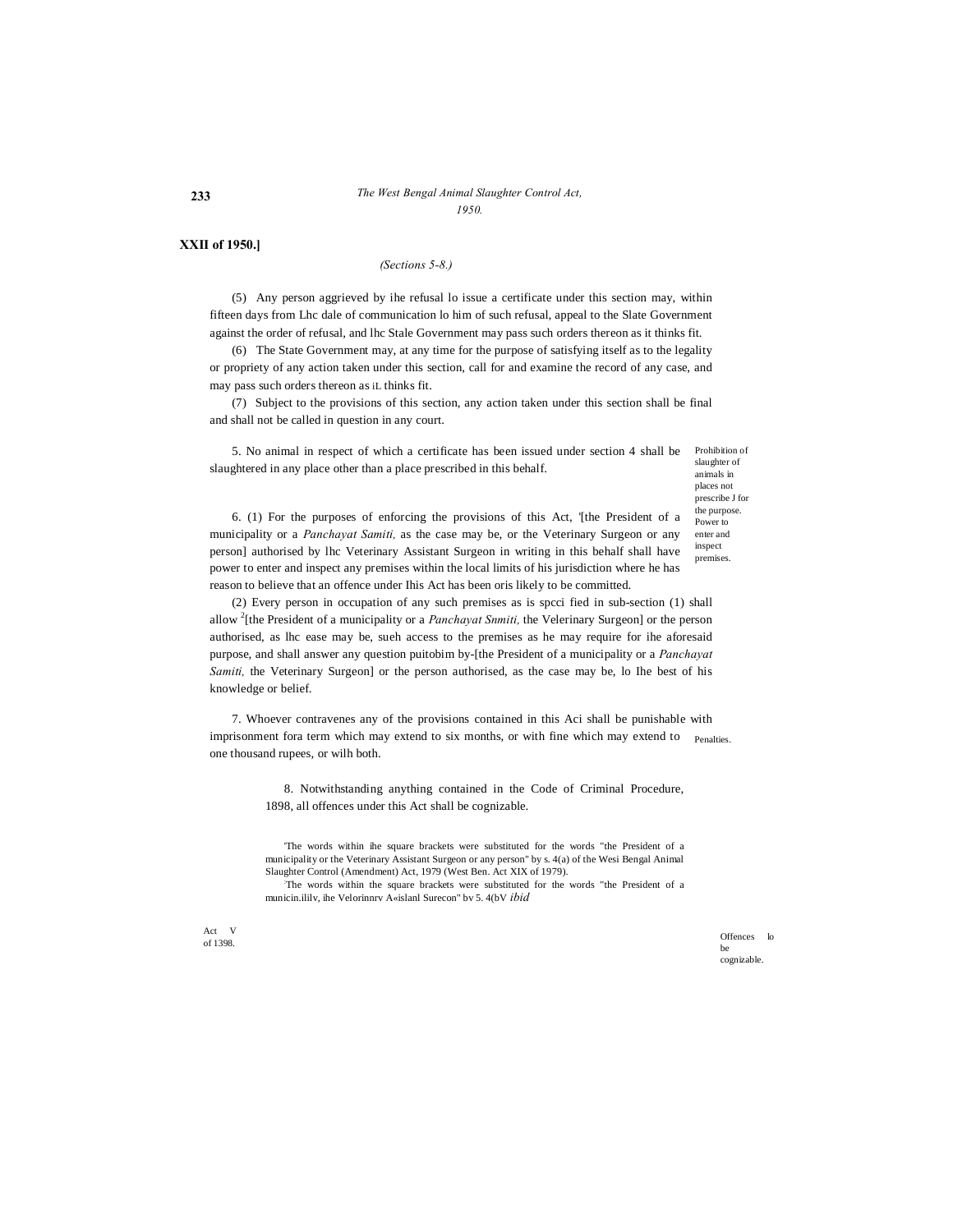#### *The Wej/ Bengal Animal Slaughter Control Act, 1950.*

#### **[West Ben. Act**

## *fSections 9-14.)*

Abel^nerm anil

9. Whoever abets any offence punishable under this Acl or **Attempts** lo commit any such offence shall be punished with the punishment provided in this Act for such offence.

10. '[A 11 Presidents of municipalities or *PanchayatSamitis,* Veterinary Surgeons], Veterinary Officers and other persons exercising powers under this Act shall be deemed to be public servants within the meaning of section 21 of the Indian Penal Code.

Act XLV of i860.

II. No suit, prosecution or other legal proceeding shall be instituted against any person for anylhing which is in good faith done or intended to be done under this Act or the rules made thereunder.

*12.* The State Government may, by general or special order and subject lo such conditions as it may think fit to impose, exempt from the operation of this Acl the slaughter of any animal for any religious, medicinal or research purposes.

13, The State Government may, by notification in the *Official Gazette,*  ^delegate to any officer of State Government all or any of its powers or functions under sub-sections (5) and (6) of section 4, or section 12.

14. (I) The State Government may, by notification in the *Official Gazette,* make 'rules to carry out Lhe purposes of this Act.

'The words within the square bnickels were substituted Tor the words "Ail Presidents of munici pali lies. Veieri nary Ass islam Surgeons" bys. 5 of tiie Wesl Bengal Animal Slaugtucr Control (Amendment) Act. 1979 (West Ben. Act XIX of 1979),

(1) For delegation of powers and functions under section 11 of the Aclô

- (a) to certain officers in respect of certain areas, *ice* notification No. 2151 Vety.. dated 19.3.52. published in Ihe *Calcutta Gazette,* of 1952. Pan I. page 3369.
- (b) lo the Sub-d i vi siona) Office r, Kal i mpong, in nspcct of Kalim pong M u n i cipal il y. *see* notification No. S159 Vety., daled 11,8,53, published in the *Calcutta Gazelle. Extraordinary* of 1953, Pan I, page 966,
- (c) io the Superintendent of Veterinary Scrviccs, Eastern Range and the Assistant Professor of Comparative Anatomy, *see* notification No. 6709 Vety., dated 31.7.54. published in lhe *Calcutta Gazette. Extraordinary* of 1954. Pan I, pages 1075-1076. as subsequently amended from time to time.

(2) For delegation of powers and functions under sub sections (5) and (6} of section 4 of the Aclô

- (a) lo the Joint Director of Veierinary Services. Wesl Bengal, *see* notification No. 9437 Vety., dated 10.11.54. published in ihe *Calcutta Gazette* of 1954. Part I, page 3870.
- (b) to the Dircclor of Veterinary Services and Animal Husbandry, West Bengal, *see* notification No, 1539 Vely.. dated 10.2.59. published in the *Calcutta Gazelle* of 1959, Pan I, page 909.

<sup>3</sup>For lhe Wesl Bengal Animal Slaugher Conlrol Rules. 1950, *see* noiifiraiion No. 8794 Vety., dated 2.11.51, published in the *Calcutta Gazette* of 1951. Pan I. pages 3205-3210, as tilhcflniinnMi' fmm fimc m rim<sup>\*1</sup> fmm fime  $m$  rim $*1$ 

allcmpts. **Officers** 

exercising powers under this Act deemed [ be public sen<sup>1</sup> anus.

Proicciion of persons cling in good faith.

Power lo pnmi c^einpiions.

Delegation of functions.

Power (a make rules.